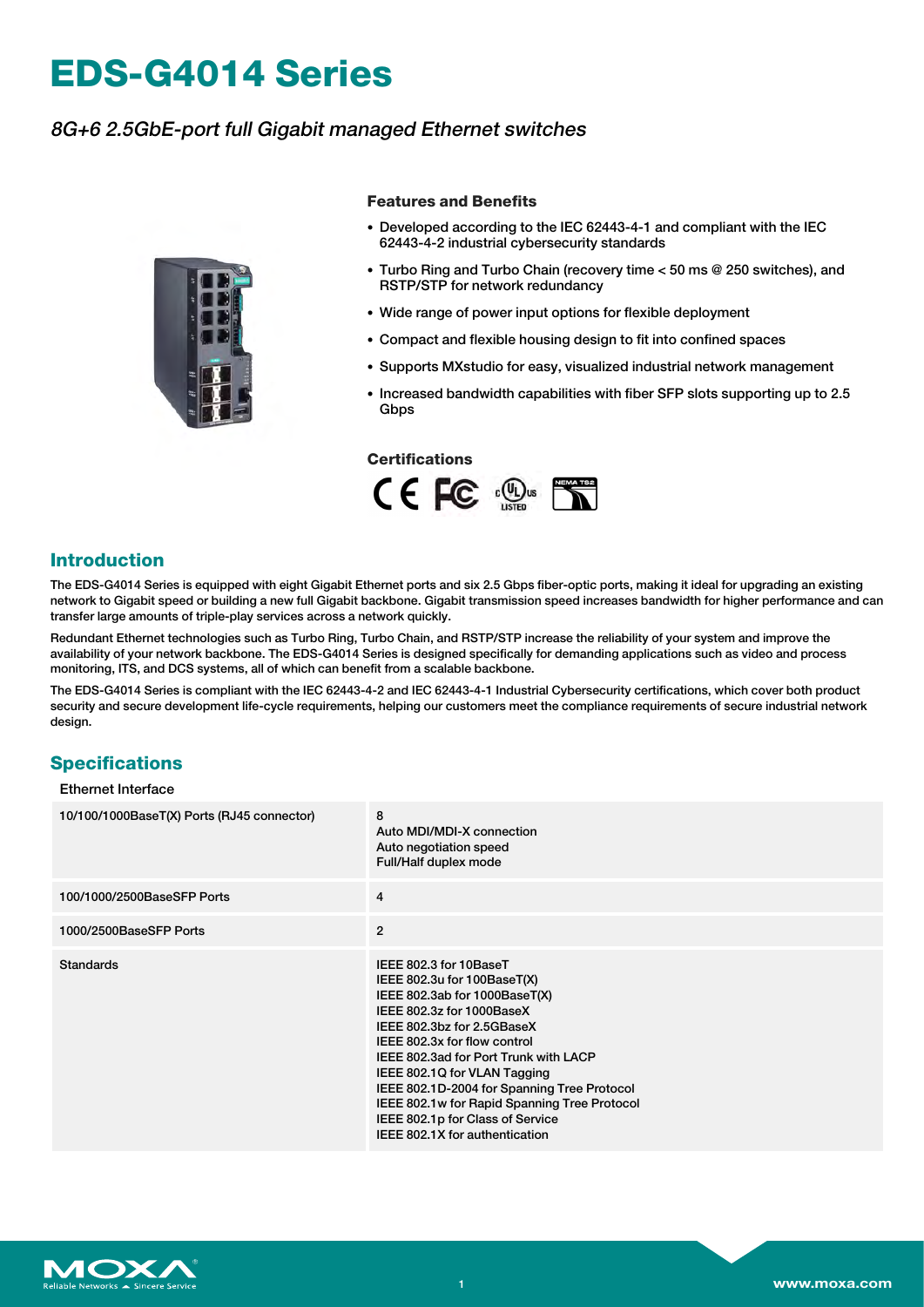| <b>Ethernet Software Features</b> |                                                                                                                                                                                                                                    |
|-----------------------------------|------------------------------------------------------------------------------------------------------------------------------------------------------------------------------------------------------------------------------------|
| <b>Filter</b>                     | GMRP, GVRP, GARP, 802.1Q VLAN, IGMP Snooping v1/v2/v3, IGMP Querier                                                                                                                                                                |
| Management                        | IPv4/IPv6, Flow control, Back Pressure Flow Control, DHCP Server/Client, ARP, RARP,<br>LLDP, Port Mirror, Linkup Delay, SMTP, SNMP Trap, SNMP Inform, SNMPv1/v2c/v3,<br>RMON, TFTP, SFTP, HTTP, HTTPS, Telnet, Syslog, Private MIB |
| <b>MIB</b>                        | P-BRIDGE MIB, Q-BRIDGE MIB, IEEE8021-SPANNING-TREE-MIB, IEEE8021-PAE-MIB,<br>IEEE8023-LAG-MIB, LLDP-EXT-DOT1-MIB, LLDP-EXT-DOT3-MIB, SNMPv2-MIB,<br>RMON MIB Groups 1, 2, 3, 9                                                     |
| <b>Redundancy Protocols</b>       | STP, RSTP, Turbo Ring v2, Turbo Chain, Ring Coupling, Dual-Homing, Link Aggregation                                                                                                                                                |
| Security                          | Broadcast storm protection, Rate Limit, Trust access control, Static Port Lock, MAC<br>Sticky, HTTPS/SSL, SSH, RADIUS, TACACS+, Login and Password Policy                                                                          |
| <b>Time Management</b>            | SNTP, NTP Server/Client, NTP Authentication                                                                                                                                                                                        |
| Protocols                         | IPv4/IPv6, TCP/IP, UDP, ICMP, ARP, RARP, TFTP, DNS, NTP Client, DHCP Server,<br>DHCP Client, 802.1X, QoS, HTTPS, HTTP, Telnet, SMTP, SNMPv1/v2c/v3, RMON,<br>Syslog                                                                |
| <b>Switch Properties</b>          |                                                                                                                                                                                                                                    |
| <b>MAC Table Size</b>             | 16K                                                                                                                                                                                                                                |
| Jumbo Frame Size                  | 9.216 KB                                                                                                                                                                                                                           |
| Max. No. of VLANs                 | 256                                                                                                                                                                                                                                |
| <b>VLAN ID Range</b>              | VID 1 to 4094                                                                                                                                                                                                                      |
| <b>IGMP Groups</b>                | 512                                                                                                                                                                                                                                |
| <b>Priority Queues</b>            | $\overline{4}$                                                                                                                                                                                                                     |
| <b>Packet Buffer Size</b>         | 1 MB                                                                                                                                                                                                                               |
| <b>LED</b> Interface              |                                                                                                                                                                                                                                    |
| <b>LED</b> Indicators             | PWR1, PWR2, STATE, FAULT, MSTR/HEAD, CPLR/TAIL, SYNC                                                                                                                                                                               |
| Serial Interface                  |                                                                                                                                                                                                                                    |
| <b>Console Port</b>               | RS-232 (TxD, RxD, GND), 8-pin RJ45 (115200, n, 8, 1)                                                                                                                                                                               |
| <b>USB</b> Interface              |                                                                                                                                                                                                                                    |
| <b>USB Connector</b>              | <b>USB Type A (Reserved)</b>                                                                                                                                                                                                       |
| Input/Output Interface            |                                                                                                                                                                                                                                    |
| <b>Alarm Contact Channels</b>     | 1, Relay output with current carrying capacity of 1 A @ 24 VDC                                                                                                                                                                     |
| <b>Digital Input Channels</b>     | 1                                                                                                                                                                                                                                  |
| <b>Digital Inputs</b>             | $+13$ to $+30$ V for state 1<br>$-30$ to $+3$ V for state 0<br>Max. input current: 8 mA                                                                                                                                            |
| <b>Buttons</b>                    | <b>Reset button</b>                                                                                                                                                                                                                |
| <b>DIP Switch Configuration</b>   |                                                                                                                                                                                                                                    |
| <b>DIP Switches</b>               | Turbo Ring, Master, Coupler, Reserve                                                                                                                                                                                               |

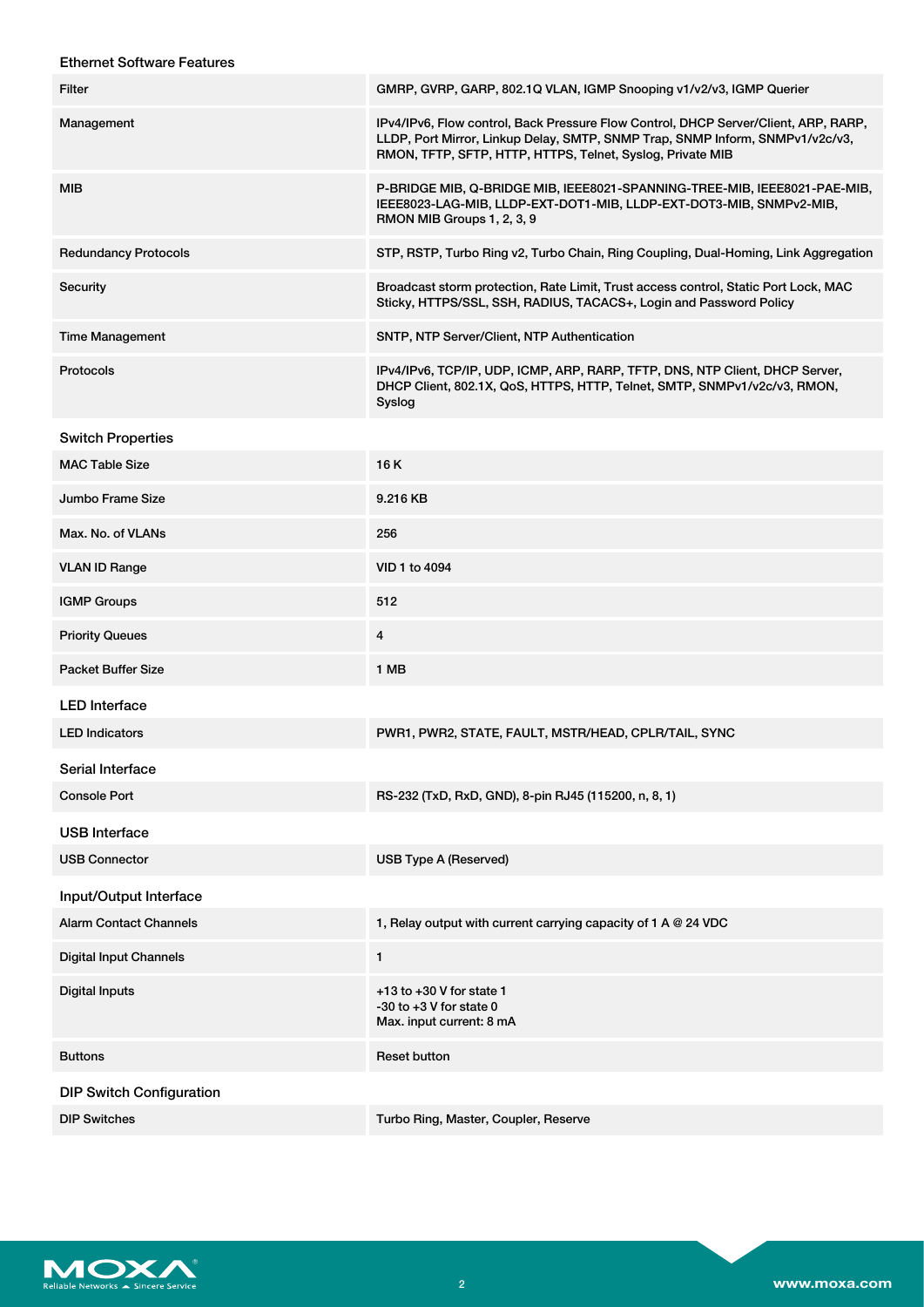## Power Parameters

| Connection                          | 2 removable 4-contact terminal block(s)                                                                                                                                                                                                                       |
|-------------------------------------|---------------------------------------------------------------------------------------------------------------------------------------------------------------------------------------------------------------------------------------------------------------|
| <b>Pre-installed Power Module</b>   | -LV/-LV-T models: PWR-100-LV<br>-HV/-HV-T models: PWR-105-HV-I                                                                                                                                                                                                |
| Note                                | The EDS-G4014 Series supports modular power supplies. The model names and power<br>parameters are determined by the installed power module.                                                                                                                   |
|                                     | For example:<br>EDS-G4014-6QGS-T + PWR-100-LV = EDS-G4014-6QGS-LV-T<br>EDS-G4014-6QGS-T + PWR-105-HV-I = EDS-G4014-6QGS-HV-T                                                                                                                                  |
|                                     | If you install a different power module, refer to the specifications of the corresponding<br>model. For example, if you replace the power module of the EDS-G4014-6QGS-LV-T<br>with the PWR-105-HV-I, refer to the specifications of the EDS-G4014-6QGS-HV-T. |
| <b>Input Voltage</b>                | -LV/-LV-T models: 12/24/48 VDC, Redundant dual inputs<br>-HV/-HV-T models: 110/220 VDC/VAC, Single input                                                                                                                                                      |
| <b>Operating Voltage</b>            | -LV/-LV-T models: 9.6 to 60 VDC<br>-HV/-HV-T models: 88 to 300 VDC, 85 to 264 VAC                                                                                                                                                                             |
| <b>Input Current</b>                | -LV/-LV-T models: 12-48 VDC, 1.50-0.40 A or 24 VDC, 0.70 A<br>-HV/-HV-T models: 110-220 VAC, 50-60 Hz, 0.30-0.20 A or 110-220 VDC, 0.30-0.20 A                                                                                                                |
| Power Consumption (Max.)            | EDS-G4014-6QGS-LV(-T) models: 14.91 W<br>EDS-G4014-6QGS-HV(-T) models: 17.32 W                                                                                                                                                                                |
| <b>Overload Current Protection</b>  | Supported                                                                                                                                                                                                                                                     |
| <b>Reverse Polarity Protection</b>  | Supported                                                                                                                                                                                                                                                     |
| <b>Physical Characteristics</b>     |                                                                                                                                                                                                                                                               |
| <b>IP Rating</b>                    | <b>IP40</b>                                                                                                                                                                                                                                                   |
| <b>Dimensions</b>                   | 55 x 140 x 122.5 mm (2.17 x 5.51 x 4.82 in)                                                                                                                                                                                                                   |
| Weight                              | 846 g (1.87 lb)                                                                                                                                                                                                                                               |
| Installation                        | DIN-rail mounting, Wall mounting (with optional kit)                                                                                                                                                                                                          |
| Housing                             | Metal                                                                                                                                                                                                                                                         |
| <b>Environmental Limits</b>         |                                                                                                                                                                                                                                                               |
| <b>Operating Temperature</b>        | Standard Models: -10 to 60 $\degree$ C (14 to 140 $\degree$ F)<br>Wide Temp. Models: -40 to 75°C (-40 to 167°F)                                                                                                                                               |
| <b>Ambient Relative Humidity</b>    | 5 to 95% (non-condensing)                                                                                                                                                                                                                                     |
| <b>Standards and Certifications</b> |                                                                                                                                                                                                                                                               |
| <b>Industrial Cybersecurity</b>     | IEC 62443-4-1<br>IEC 62443-4-2                                                                                                                                                                                                                                |
| Safety                              | UL 61010-2-201, EN 62368-1 (LVD)                                                                                                                                                                                                                              |
| <b>EMC</b>                          | EN 55032/35, EN 61000-6-2/-6-4                                                                                                                                                                                                                                |
| EMI                                 | CISPR 32, FCC Part 15B Class A                                                                                                                                                                                                                                |
| <b>EMS</b>                          | IEC 61000-4-2 ESD: Contact: 8 kV; Air: 15 kV<br>IEC 61000-4-3 RS: 80 MHz to 1 GHz: 20 V/m<br>IEC 61000-4-4 EFT: Power: 4 kV; Signal: 4 kV<br>IEC 61000-4-5 Surge: Power: 4 kV; Signal: 4 kV<br>IEC 61000-4-6 CS: 10 V<br>IEC 61000-4-8 PFMF                   |

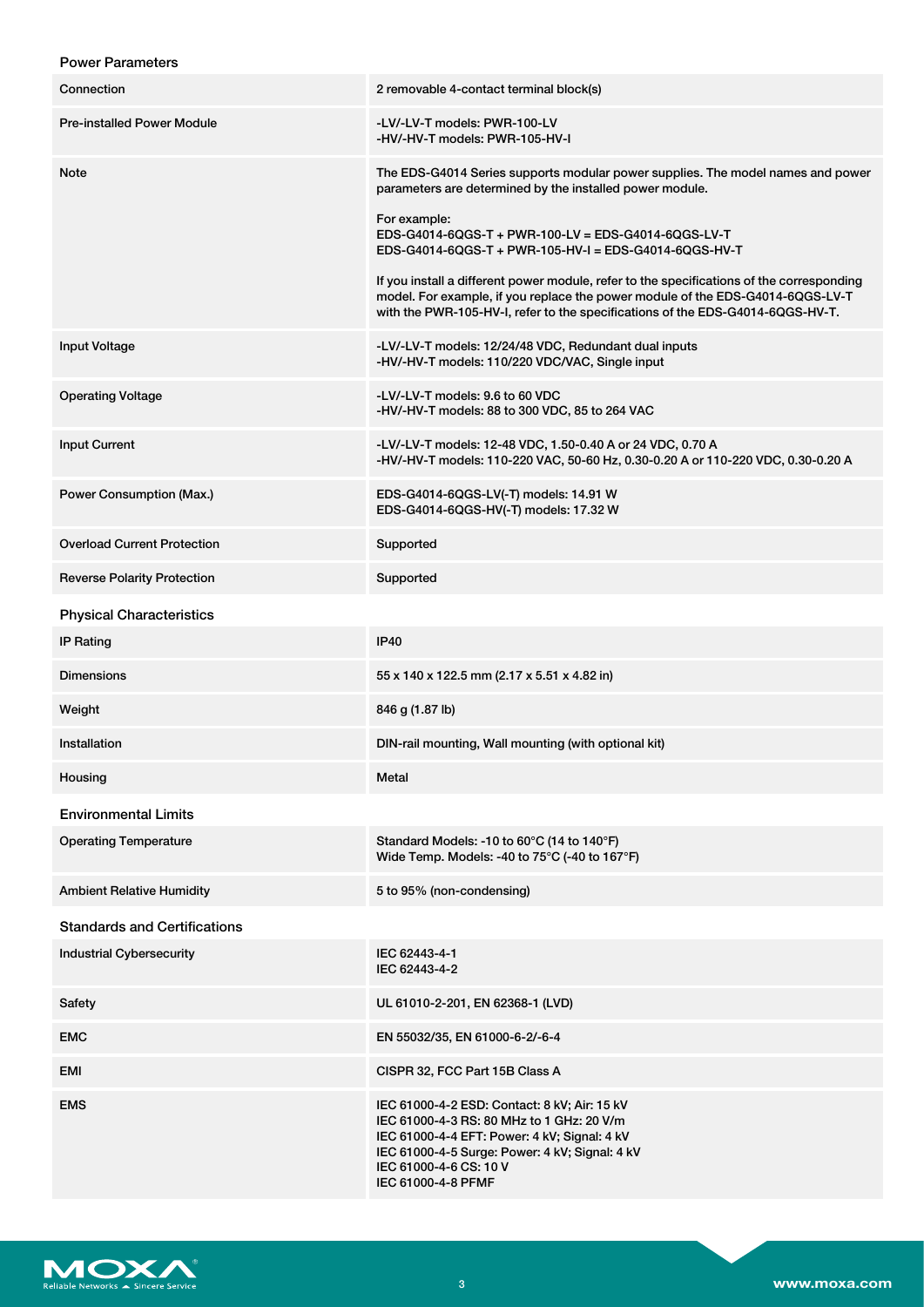| Vibration              | IEC 60068-2-6                                                                                                                                                     |
|------------------------|-------------------------------------------------------------------------------------------------------------------------------------------------------------------|
| Shock                  | IEC 60068-2-27                                                                                                                                                    |
| Freefall               | IEC 60068-2-32                                                                                                                                                    |
| Railway                | EN 50121-4                                                                                                                                                        |
| <b>Traffic Control</b> | <b>NEMATS2</b>                                                                                                                                                    |
| <b>MTBF</b>            |                                                                                                                                                                   |
| Time                   | EDS-G4014-6QGS-LV/LV-T models: 994,797 hrs<br>EDS-G4014-6QGS-HV/HV-T models: 487,613 hrs                                                                          |
| Warranty               |                                                                                                                                                                   |
| <b>Warranty Period</b> | 5 years                                                                                                                                                           |
| <b>Details</b>         | See www.moxa.com/warranty                                                                                                                                         |
| Package Contents       |                                                                                                                                                                   |
| <b>Device</b>          | 1 x EDS-G4014 Series switch                                                                                                                                       |
| Documentation          | 1 x quick installation guide<br>1 x product notice, Simplified Chinese<br>1 x product certificates of quality inspection, Simplified Chinese<br>1 x warranty card |

## **Dimensions**

Unit: mm (inch)



# **Ordering Information**

| <b>Model Name</b>   | 10/100/<br>1000BaseT(X)<br>Ports (RJ45<br>Connector) | 100/1000/<br>2500BaseSFP<br><b>Ports</b> | 1000/<br>2500BaseSFP<br><b>Ports</b> | <b>Operating Voltage</b> | Pre-installed<br><b>Power Module</b> | <b>Operating Temp.</b>  |
|---------------------|------------------------------------------------------|------------------------------------------|--------------------------------------|--------------------------|--------------------------------------|-------------------------|
| EDS-G4014-6QGS-LV   | 8                                                    |                                          |                                      | 9.6 to 60 VDC            | <b>PWR-100-LV</b>                    | $-10$ to 60 $\degree$ C |
| EDS-G4014-6QGS-LV-T | 8                                                    |                                          |                                      | 9.6 to 60 VDC            | <b>PWR-100-LV</b>                    | -40 to 70 $^{\circ}$ C  |

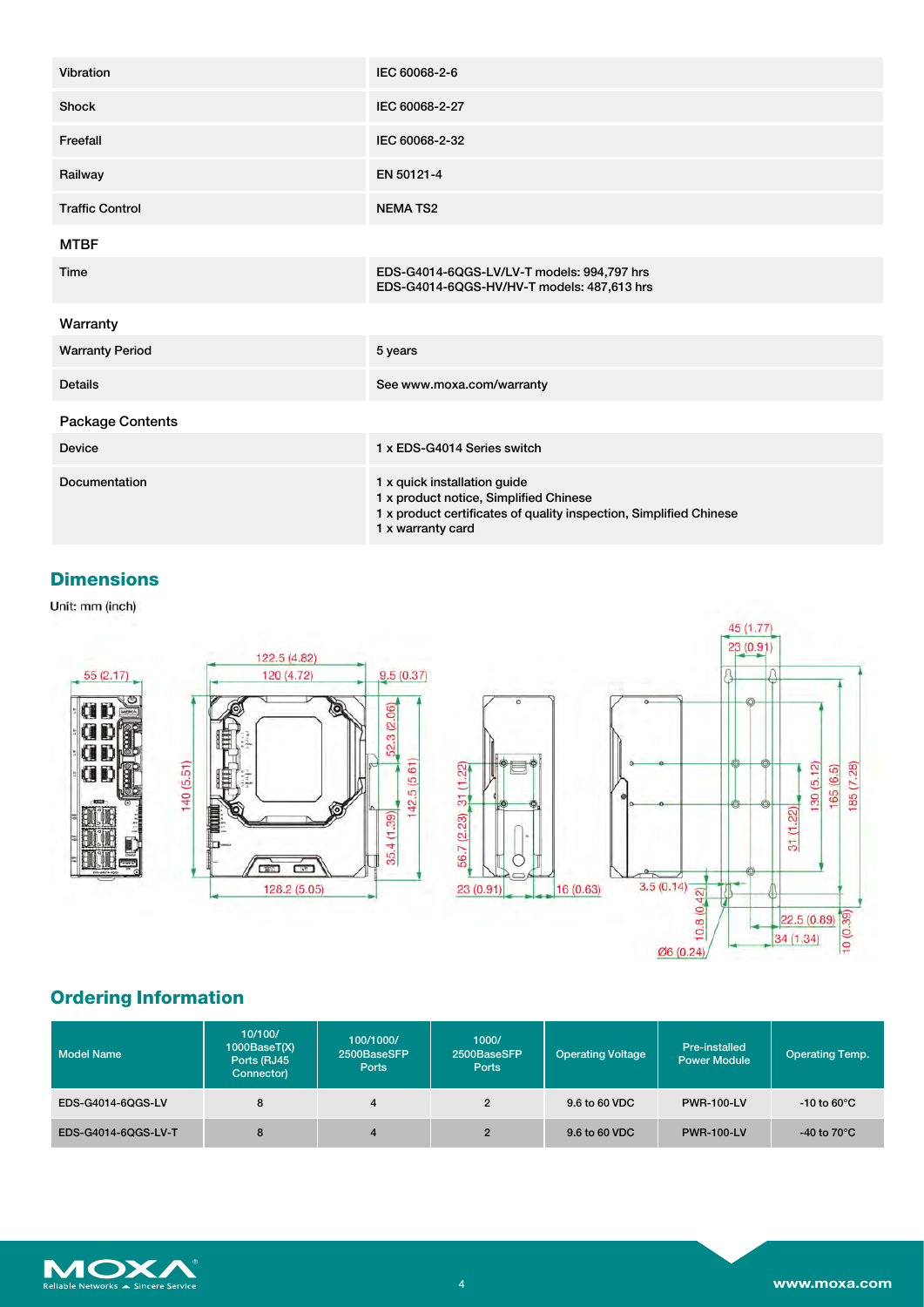| <b>Model Name</b>   | 10/100/<br>1000BaseT(X)<br>Ports (RJ45<br>Connector) | 100/1000/<br>2500BaseSFP<br><b>Ports</b> | 1000/<br>2500BaseSFP<br><b>Ports</b> | <b>Operating Voltage</b>        | Pre-installed<br><b>Power Module</b> | <b>Operating Temp.</b>         |
|---------------------|------------------------------------------------------|------------------------------------------|--------------------------------------|---------------------------------|--------------------------------------|--------------------------------|
| EDS-G4014-6OGS-HV   | 8                                                    | $\overline{\mathbf{4}}$                  | $\overline{2}$                       | 88 to 300 VDC, 85<br>to 264 VAC | PWR-105-HV-I                         | $-10$ to 60 $\degree$ C        |
| EDS-G4014-6QGS-HV-T | 8                                                    | 4                                        | $\overline{2}$                       | 88 to 300 VDC, 85<br>to 264 VAC | <b>PWR-105-HV-I</b>                  | -40 to 70 $\mathrm{^{\circ}C}$ |

# **Accessories (sold separately)**

| <b>SFP Modules</b> |                                                                                                                                                           |
|--------------------|-----------------------------------------------------------------------------------------------------------------------------------------------------------|
| SFP-1GEZXLC        | SFP module with 1 1000BaseEZX port with LC connector for 110 km transmission, 0 to 60°C operating<br>temperature                                          |
| SFP-1GEZXLC-120    | SFP module with 1 1000BaseEZX port with LC connector for 120 km transmission, 0 to 60°C operating<br>temperature                                          |
| SFP-1GLHLC         | SFP module with 1 1000BaseLH port with LC connector for 30 km transmission, 0 to 60°C operating<br>temperature                                            |
| <b>SFP-1GLHXLC</b> | SFP module with 1 1000BaseLHX port with LC connector for 40 km transmission, 0 to 60°C operating<br>temperature                                           |
| SFP-1GLSXLC        | SFP module with 1 1000BaseLSX port with LC connector for 1km/2km transmission, 0 to 60°C<br>operating temperature                                         |
| SFP-1GLXLC         | SFP module with 1 1000BaseLX port with LC connector for 10 km transmission, 0 to 60°C operating<br>temperature                                            |
| SFP-1GSXLC         | SFP module with 1 1000BaseSX port with LC connector for 300m/550m transmission, 0 to 60°C<br>operating temperature                                        |
| SFP-1GZXLC         | SFP module with 1 1000BaseZX port with LC connector for 80 km transmission, 0 to 60°C operating<br>temperature                                            |
| SFP-1GLHLC-T       | SFP module with 1 1000BaseLH port with LC connector for 30 km transmission, -40 to 85°C operating<br>temperature                                          |
| SFP-1GLHXLC-T      | SFP module with 1 1000BaseLHX port with LC connector for 40 km transmission, -40 to 85°C<br>operating temperature                                         |
| SFP-1GLSXLC-T      | SFP module with 1 1000BaseLSX port with LC connector for 1km/2km transmission, -40 to 85°C<br>operating temperature                                       |
| SFP-1GLXLC-T       | SFP module with 1 1000BaseLX port with LC connector for 10 km transmission, -40 to 85°C operating<br>temperature                                          |
| SFP-1GSXLC-T       | SFP module with 1 1000BaseSX port with LC connector for 300m/550m transmission, -40 to 85°C<br>operating temperature                                      |
| SFP-1GZXLC-T       | SFP module with 1 1000BaseZX port with LC connector for 80 km transmission, -40 to 85°C operating<br>temperature                                          |
| SFP-1G10ALC        | WDM-type (BiDi) SFP module with 1 1000BaseSFP port with LC connector for 10 km transmission; TX<br>1310 nm, RX 1550 nm, 0 to 60°C operating temperature   |
| SFP-1G10BLC        | WDM-type (BiDi) SFP module with 1 1000BaseSFP port with LC connector for 10 km transmission; TX<br>1550 nm, RX 1310 nm, 0 to 60°C operating temperature   |
| SFP-1G20ALC        | WDM-type (BiDi) SFP module with 1 1000BaseSFP port with LC connector for 20 km transmission; TX<br>1310 nm. RX 1550 nm. 0 to 60°C operating temperature   |
| SFP-1G20BLC        | WDM-type (BiDi) SFP module with 1 1000BaseSFP port with LC connector for 20 km transmission; TX<br>1550 nm, RX 1310 nm, 0 to 60°C operating temperature   |
| SFP-1G40ALC        | WDM-type (BiDi) SFP module with 1 1000BaseSFP port with LC connector for 40 km transmission; TX<br>1310 nm, RX 1550 nm, 0 to 60°C operating temperature   |
| SFP-1G40BLC        | WDM-type (BiDi) SFP module with 1 1000BaseSFP port with LC connector for 40 km transmission; TX<br>1550 nm, RX 1310 nm, 0 to 60°C operating temperature   |
| SFP-1G10ALC-T      | WDM-type (BiDi) SFP module with 1 1000BaseSFP port with LC connector for 10 km transmission; TX<br>1310 nm, RX 1550 nm, -40 to 85°C operating temperature |
| SFP-1G10BLC-T      | WDM-type (BiDi) SFP module with 1 1000BaseSFP port with LC connector for 10 km transmission; TX<br>1550 nm, RX 1310 nm, -40 to 85°C operating temperature |